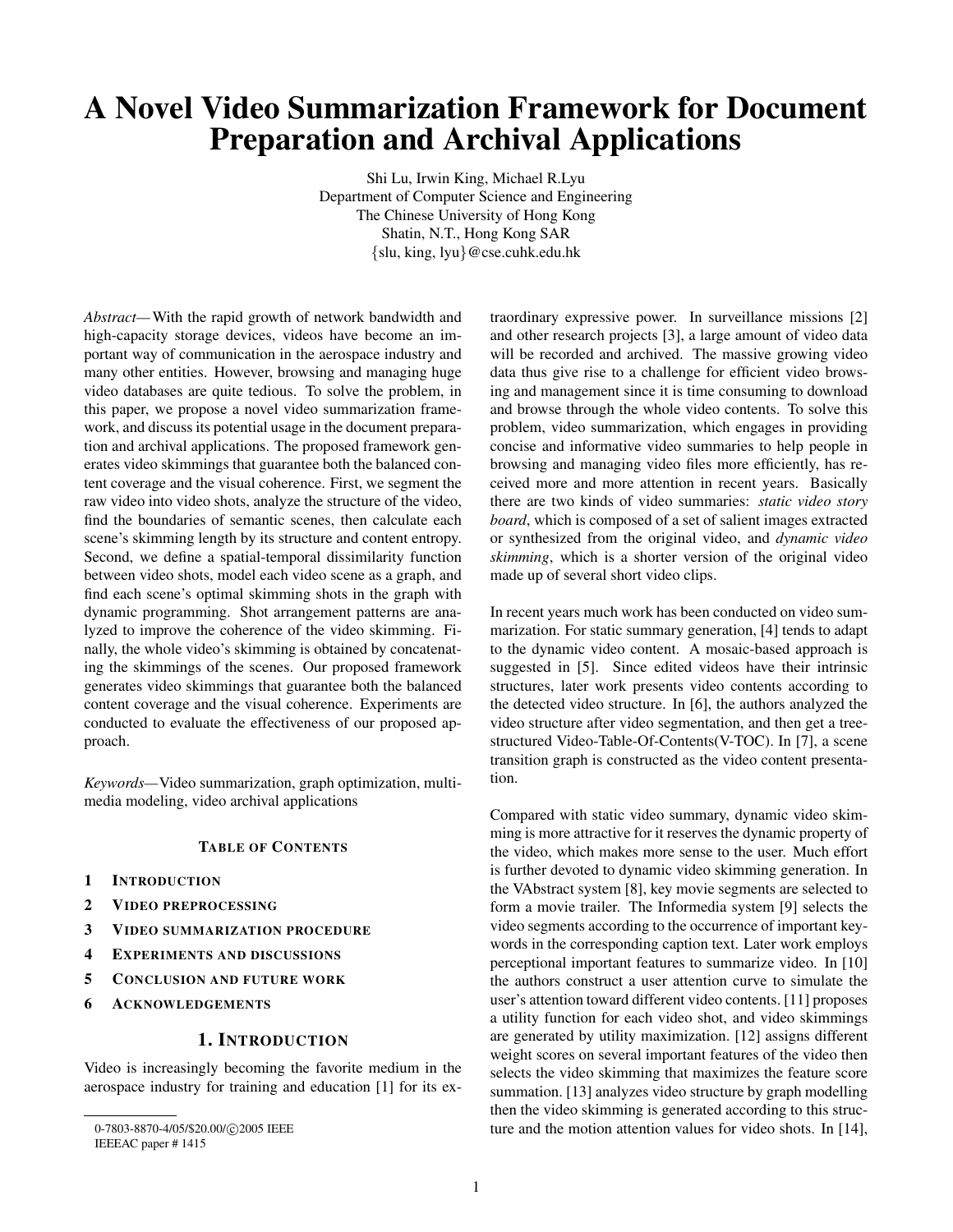

**Figure 1**. Workflow of the framework

a graph optimization approach is proposed to guarantee the content coverage of the generated video skim.

Most of the traditional video skimming generation approaches are based on low level video features, and they may not be able to guarantee that the generated video skim contains the semantically important contents, thus the video skim may not make sense to the users. To attack this problem, semantic information is needed to make a meaningful video skim. Unfortunately, although quite a lot of attempts have been made to automatically annotate generic video and image contents [15], [16] and event detection in specific video categories like sports video [17], recognition of high level semantic information like key actors, action taken is still beyond the capacity of present techniques. To collect reliable video semantic information we still need to manually annotate the video contents. Video summarization based on semantic annotation can be found in [18], [19].

A video summary should be able to cover the major video contents with balance. Although many video skimming generation techniques have been proposed, few of them have stressed on preserving the structure of the video. In this paper, we describe a novel video summarization approach that combines video structure analysis and graph optimization. We analyze the structure of the original video, find the scene boundaries, and determine each video scene's target skim length. We then model each scene into a graph, create video skimming for each video scene with graph optimization, and concatenate each local video skimming to get the final video skimming. The workflow of our approach is shown in Figure 1. In comparison with the previous approaches, our approach preserves balanced structural coverage of the major video contents, and ensures the coherence of the video skimming.

The paper is organized as follows: In Section 2 we describe the video preprocessing step. In Section 3 we describe our video summarization method. In Section 4 we show experimental results and make some discussions. Finally, in Section 5 we make conclusion and discuss our future work.

# **2. VIDEO PREPROCESSING**

#### *Video shot detection*

A video shot is an image sequence captured continuously by a single camera. It is the basic building block of edited videos like movies, broadcast news, TV shows, etc. Detecting video shot boundaries is the first step for video content analysis.

Since the video shot is composed of relatively coherent images, we can use some metrics to measure the similarity between consequent image pairs then by some threshold method we can detect the interrupt changes, thus we can detect the cut occurrences. Various video detection techniques have been proposed [20], [21], [22].

To measure the similarity of two images, traditional methods use the frame difference, correlation/intersection of color histogram, etc. Frame difference is easy and quick to compute, however, it is very sensitive to camera motion. To overcome this, a proper offset can be calculated to compensate the motion, which is quite time consuming. Another metric is the color histogram. Since the color histogram is derived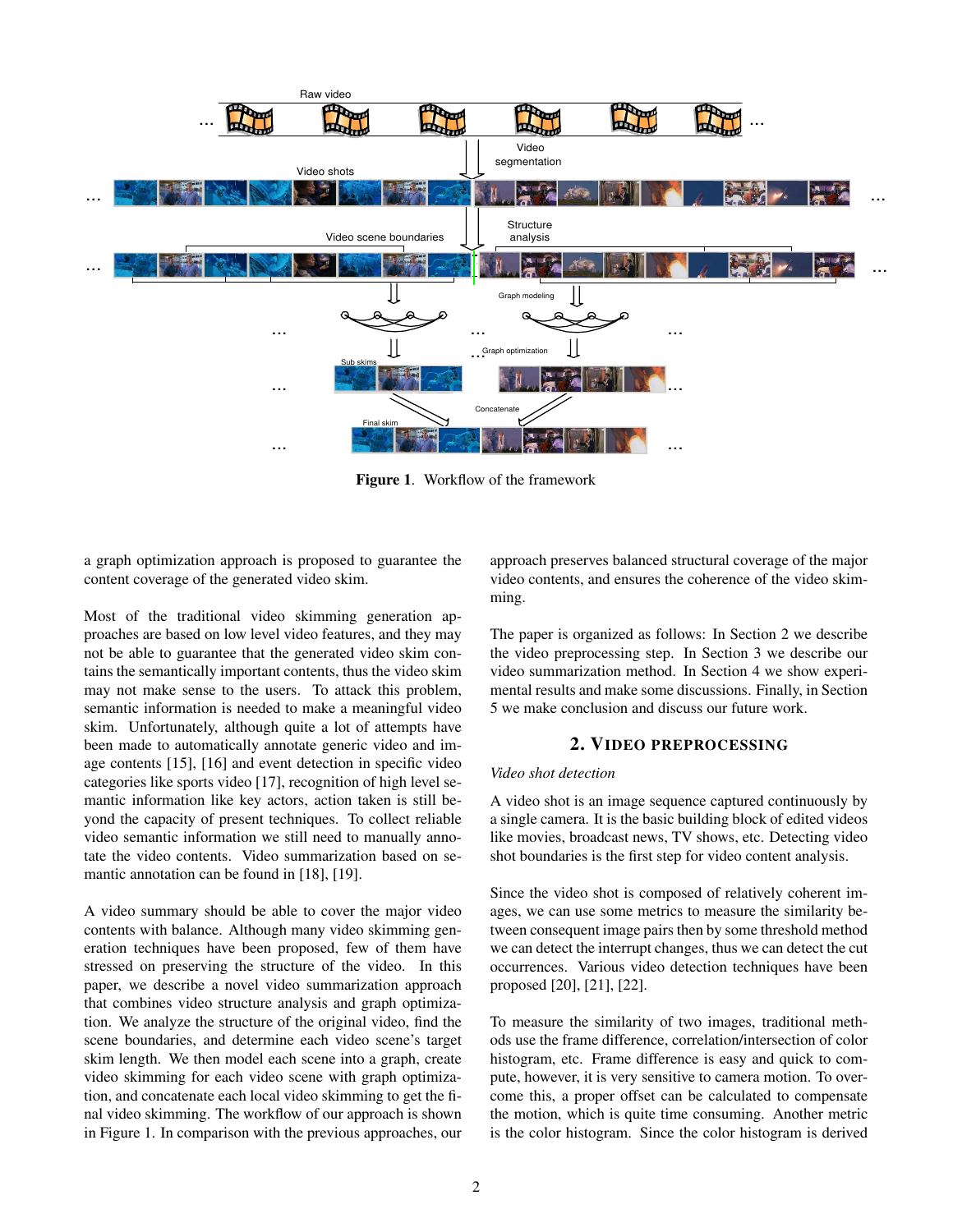from the statistics of the original image, it can only describe the composition of the image but does not contain any information about how the image looks, which may lead to some mis-detections. Regional color histogram is also sensitive to camera motion. Consequently, we use a simple yet robust video shot detection method, described as follows.

To detect video shot boundaries, we extract a *video slice image* [23] from the original video then detect cuts by analyzing the video slice image. A video slice image is a spacial sampling of the video over the temporal axis, which can be generated by cutting through the video from one position, e.g. the center horizontal line of a frame, the diagonal line of a frame, etc. An example of the video slice image by cutting through the center horizontal line is shown in Figure 2.



**Figure 2**. Video slice image extracted from a video, accompanied by the pixel difference and the detected shot breaks

We can choose any fixed line on the video image to generate a video slice. But now we choose the center horizontal line of the image to generate the video slice. This is because when a video is recorded, the camera normally moves in the horizontal plane, and the horizontal panning happens more frequently than the vertical panning. Another reason is that the camera operator normally places the interesting object in the center of the camera view. So a slice generated by the center horizontal line is good enough for video segmentation.

With the slice image generated, we can measure the similarity of the consequent video images by measuring the similarity of the pixel rows in the slice image. We use the pixel difference as the measure for image similarity.

Suppose pixel row  $r_i$  and  $r_{i+1}$  contain n pixels, the minimum difference between the  $i_{th}$  row and the  $i + 1_{th}$  row is computed as follows:

$$
D_{min}(i) = \min_{x=-m}^{m} \sum_{j=1}^{n} (|r_i(j) - r_{i+1}((j+x) \mod n)|).
$$

We move the consequent image columns while computing the

difference of the two columns, and get the least value of the difference. The reason we use an offset x up to m is for horizontal motion compensation. The computed least difference is shown in Figure 2.

From the difference function we can see that when there is a video shot break, the difference function will experience a sudden jump. Under normal situation without intense motion, by applying a global threshold on the pixel difference, we can find most of those cut points, and the pixel difference seemsto be good enough for shot cut detection. However, in case that the motion of the scene is intense, simply applying a global threshold yields a lot of false shot detections.

We notice that there are two factors that identify a video shot break. First, at shot break position the difference function should be a local maximum; Second, the width of the jump peak should be exactly equal to 1. Based on these two criteria, we apply the following non-linear filter to the pixel difference function to find out such video shot changes:

$$
D'_{i} = \frac{D_{i}}{\max_{j=-w, j\neq 0}^{w}(D_{i+j})},
$$

where  $w$  is the half width of the window.

The original pixel difference function and the filtered difference function are shown in Figure. 2.

After applying this filtering, the transformed value will be more than 1 only at those points that are local maxima. Thus we can successfully detect most of the local video shot breaks by directly applying a threshold on the filtered difference function. Our method is quite robust with camera and object motion, and the computation cost is quite low.

For video shot  $sh_i$ , we use its first frame  $kf_{i_{begin}}$  and the last frame  $k f_{i_{end}}$  as the key frames to represent the visual content of the video shot.

#### *Video structure analysis*

A video narrates a story just like an article does. From a narrative point of view, a video is composed of several video scenes  $\{Sc_1...Sc_n\}$ , each of which depicts an event like a paragraph does in the articles. A video scene is composed by several semantic-related video shots  $\{sh_1...sh_n\}$ , each of which is an unbroken image sequence captured continuously by a camera. A video shot's role is just like a sentence in articles. The visual content of a video shot can be represented by its key frames. A video shot group  $Sg_i$  is the intermediate entity between video scenes and video shots, which is composed of several visually similar and temporally adjacent video shots. Thus from top to down, a video has a 4-level hierarchical structure: Video, Video scenes, Video shot groups, and Video shots [6]. Figure 3 shows the hierarchical structure of a video.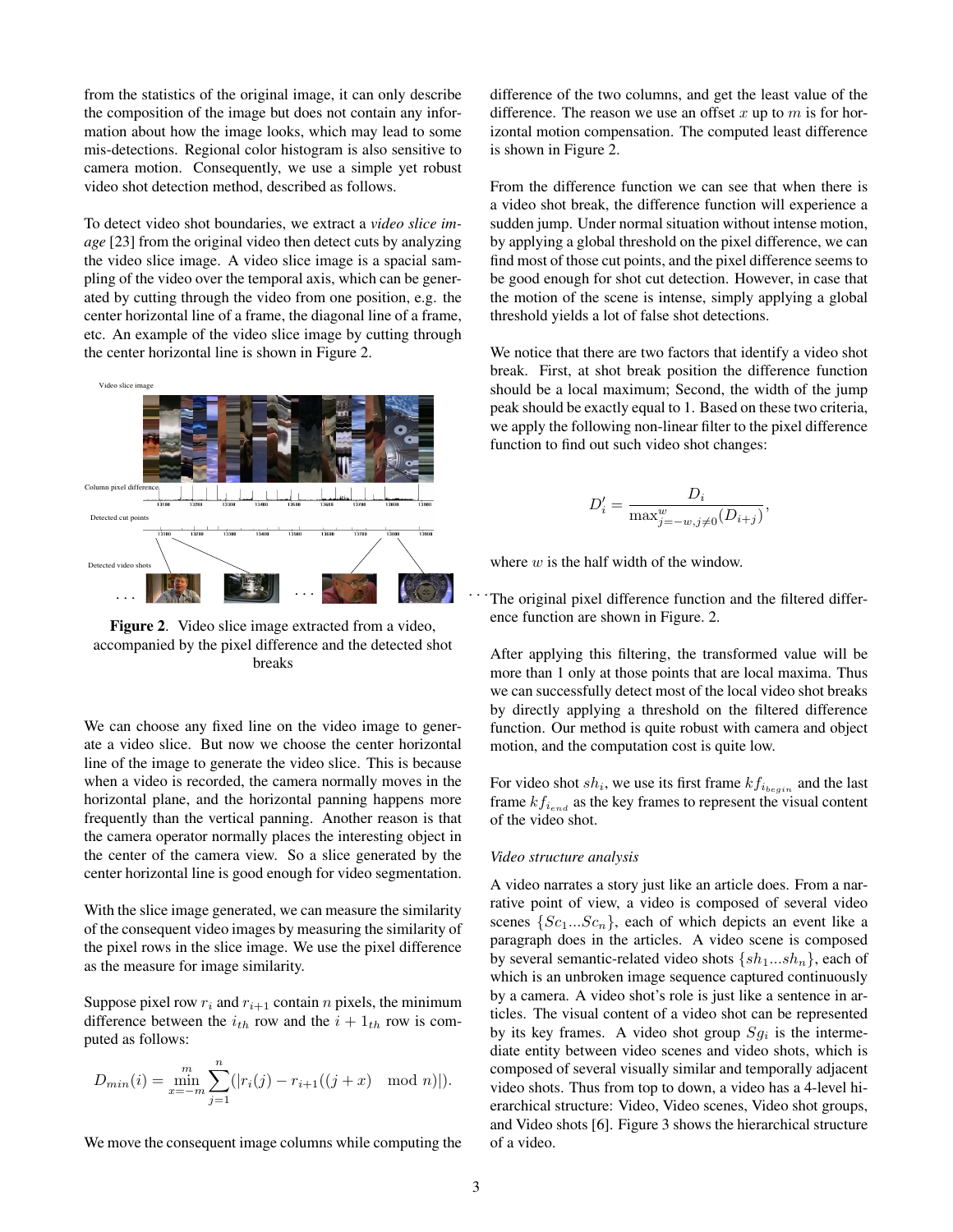

**Figure 3**. Hierarchical video structure

In the remaining part of this paper, we use  $l_{sh_i}$ ,  $l_{Sg_j}$  and  $l_{Sc_i}$ to represent the length of video shot  $sh_i$ , video shot group  $Sg_j$ , and video scene  $Sc_i$ , representing the total number of images containing in them respectively.

The structure of a video is built in a bottom-up manner. After we have determined the video shot boundaries, we can continue to build up the hierarchical structure. Visually similar video shots are clustered into video shot groups, and temporal intersected video shot groups form video scenes.

To automatically group the visually similar video shots into video shot groups, many methods have been proposed in the literature, like the time-adaptive shot grouping algorithm [6], hierarchical clustering [7], and spectral graph partitioning [24]. Spectral graph partitioning techniques are known for effective perceptual grouping. It has been used for image segmentation based on pixel proximity and color similarity with good performance. We employ the algorithm to group similar video shots.

Given a series of video shots, we can construct a graph  $G(V, E)$ , where V is the vertex set, in which each element corresponds to a video shot.  $E$  is the edge set, in which the edges connects each shot pair in  $V$ . On each edge  $e_{ij}$  there is a edge weight  $w_{ij}$ , which is a measure of the visual similarity between the two video shots. In this paper, we employ an  $H-S$  histogram in HSV color space, with 8 bins for  $H$  channel and 4 bins for  $S$  channel. The maximal  $H-S$  histogram correlation between shot key frames is used as the similarity measure  $w_{ij}$ , shown as follows:

$$
sim(shi, shj) = \max_{x,y} HistCorr(kfix, kfjy),
$$
  
where  $x, y \in \{begin, and\}.$ 

Given the graph  $G(V, E)$ , we may cut the vertex set V into disjointed sets  $A$  and  $B$ , and compute the Normalized Cut Value to evaluate a cut:

$$
NCut(A, B) = \frac{cut(A, B)}{assoc(A, V)} + \frac{cut(A, B)}{assoc(B, V)}
$$

where

$$
cut(A, B) = \sum_{i \in A, j \in B} w_{ij}
$$

is the cut value and

$$
assoc(A, V) = \sum_{i \in A, j \in V} w_{ij}
$$

is the association of  $A$  with the vertex set  $V$ .

Given  $G$ , the optimal partition for  $G$  is the partition that maximize the Normalized Cut Value  $NCut(A, B)$ . The  $NCut$ minimization problem can be transformed into solving a standard eigen system:

$$
D^{-\frac{1}{2}}(D-W)D^{-\frac{1}{2}}x = \Lambda x
$$

Here D is a diagonal matrix,  $d_{ii} = \sum_j w_{ij}$ . W is the shot similarity matrix. The eigenvector corresponding to the second smallest eigenvalue can be used to partition  $V$  into  $A$  and B.

We can recursively construct sub-graphs  $A$  and  $B$  and solve the eigen system. In this way we can partition the vertex set into smaller sets. When the elements in a vertex set is "similar" enough we cease partitioning. Then we get several video shot groups and a series of "single" video shot groups, in which only one video shot is in the group. We put all the single un-grouped shot together to form a background video shot group. With this grouping information we can easily build up the video scene structure.

The detected video scenes can be classified into two types: *loop scenes* and *progressive scenes*, as the examples shown in Figure 4. A loop scene is composed of more than one video shot groups, while a progressive scene is composed of a series of dissimilar video shots. Loop scenes are often used to depict an event happening in a place that needs detailed description, e.g., a conversation, while the progressive scenes are often used to depict changes between two events or some dynamic scene. We think that normally the loop scenes contain more important contents that need repeated illustration, thus they are relatively more important than the progressive scenes.

#### *Shot arrangement pattern analysis*

For each loop scene, we can assign a unique label for each detected video shot group. A video shot group composed with more than one video shot is called a key video shot group, and all the remaining video shots are regarded as a background video shot group. Thus a loop video scene can be regarded as composed of several key video shot groups and one background video shot group. Each video shot group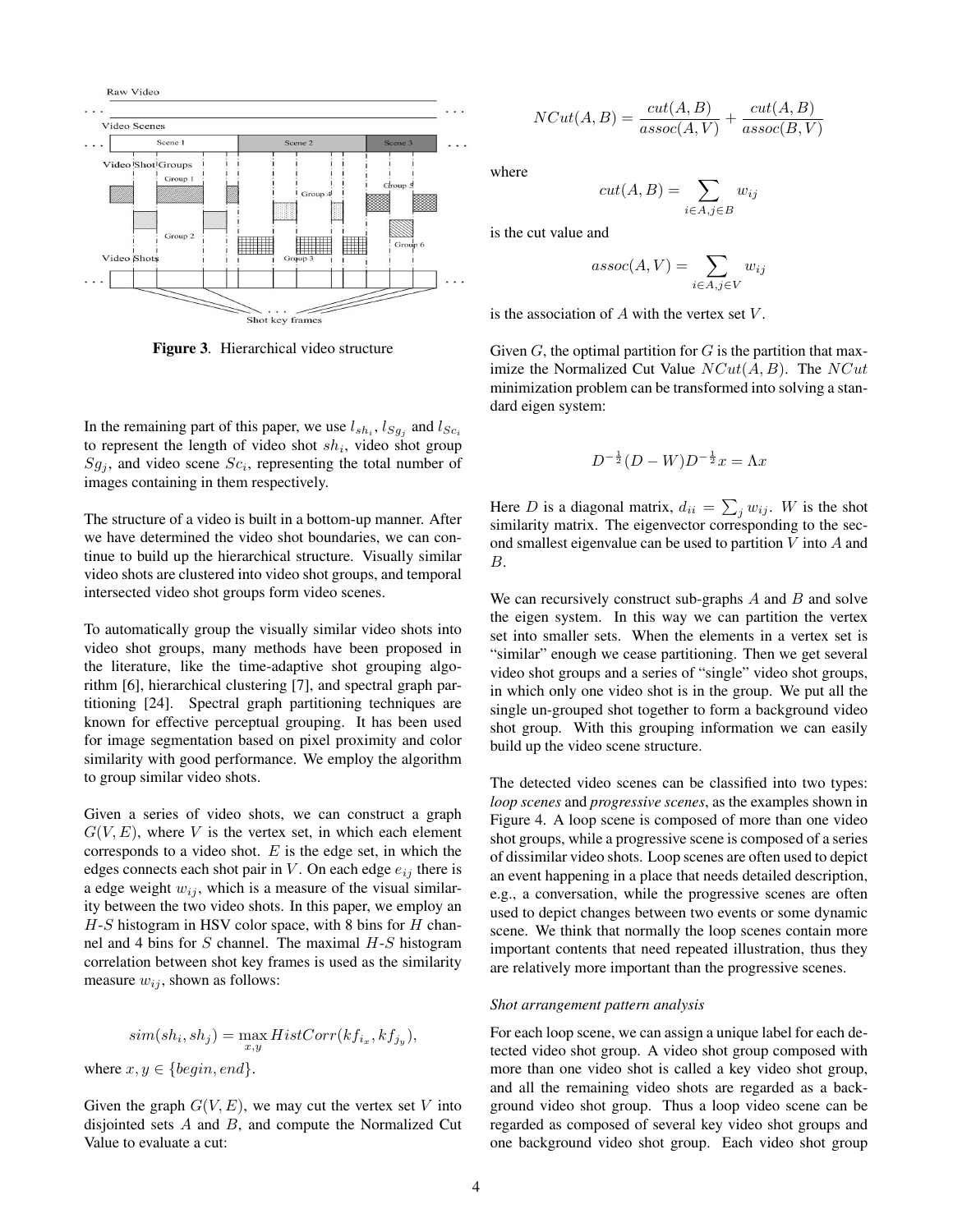Loop scene



Progressive scene

**Figure 4**. Example of loop and progressive scenes

 $g_k$  has a group label  $lb_k$ , shared among the video shots contained in it. Let the set of group labels be  $LB$ . Given a video scene  $Sc_x = \{sh_1....sh_n\}$  we can have a group label string  $lb_1...lb_n$ , where  $lb_i \in LB$ .

Here we give some definition for video shot string analysis.

1. A *video shot string* str is defined as a series of consecutive video shots  $\{sh_1...sh_x\}$ , with the group label string  ${l_1...l_b}$ ; The importance value of a video shot string  $I_{str}$ is defined as  $I_{str} = \sum_{j=1}^{x} v_j$ ,  $v_j$  is the importance value of video shot  $sh_i$ .

2. A *non repetitive shot string* (nrs string) is defined as a video shot string  $\{sh_1...sh_x\}, \forall i, j \in \{1...x\}, lb_i \neq lb_j.$ 

3. A k*-non repetitive shot string* (k-nrs string) is defined as a non repetitive shot string with length k. We use  $\{k\text{-}nrs_j\}$ to denote a set of  $nrs$  string with length  $k$ .

4. If  $str_i$  is the sub-string of  $str_j$ , we say that  $str_j$  *covers*  $str_i$ . For example, the 4-nrs string 3124 covers two 2-nrs strings  $\{312, 124\}$ , three 2-nrs strings  $\{31, 12, 24\}$  and four 1-nrs strings  $\{3, 1, 2, 4\}.$ 

nrs string carries important information about how the video editor arrange the video shots. We can easily find all  $k$ -nrs strings by scanning the video label string. Then we use them as skimming candidates. Some sample nrs strings are shown in Figure 5.



**Figure 5**. Several detected nrs shot strings

To ensure a balanced content coverage, the skimming shots should be able to cover as many semantically important shots as possible. To guarantee the coherence of the video skimming, on the other hand, we hope to pick more longer substrings from the video shot list. Thus the  $k$ -nrs strings become good candidates for video skimming since they are composed of video shots depicting non repetitive contents with the least redundancy, and they are a coherent part of the original video. By scanning the video shot string we can easily obtain all  $k$ -nrs strings for all  $k$ .

Given a video shot  $sh_i$  and a  $k$ -nrs string  $str_i$  =  $\{sh_{j_1}...sh_{j_k}\}\$ , we can define the visual similarity between them as:

$$
sim(sh_i, str_j) = \sum_{x=1}^{k} sim(sh_i, sh_{j_x}) \times \frac{Length(sh_{j_x})}{\sum_{y=1}^{k} Length(sh_{j_y})}.
$$

After that, we can define the visual similarity function between two  $k$ -nrs strings  $str_i$  and  $str_j$ :

$$
sim(str_i, str_j) = \sum_{x} sim(sh_{i_x}, str_j) \times \frac{Length(sh_{i_x})}{\sum_{y} Length(sh_{i_y})},
$$

where  $sh_{i_x} \in str_i$ .

#### **3. VIDEO SUMMARIZATION PROCEDURE**

Basically there are two kinds of video skimming: *overview* and *highlight*. For specific domain like sports and news, the user already knows some domain-specific knowledge and she may just request those video shots that she is interested in like "Give me three minutes of video about goals and corner kicks." This kind of video skimming is called "highlight". But for movies, the user is unaware of the contents thus can only specify a target length for seeing enough details about the movie. The request may be like "Give me three minutes of preview showing that this movie is about," and we call this kind of video skimming "overview." In this paper we concentrate on the video overview generation.

To obtain a meaningful video skimming, we specify several goals that we should achieve, shown as follows:

1. **Conciseness**–For conciseness, the length of the generated video skimming should be within the user-specified length  $L_{vs}.$ 

2. **Balanced content coverage**–As the video is a structured document, the video skimming should be able to represent the original contents with balance. At the same time, the visual and semantic diversity of the original contents should be reflected by the video skimming.

3. **Visual coherence**–One problem for traditional video skimming generation is that the user often feel that the video skimming is quite choppy. Thus we should increase the coherence of the video skimming while preserving the content coverage.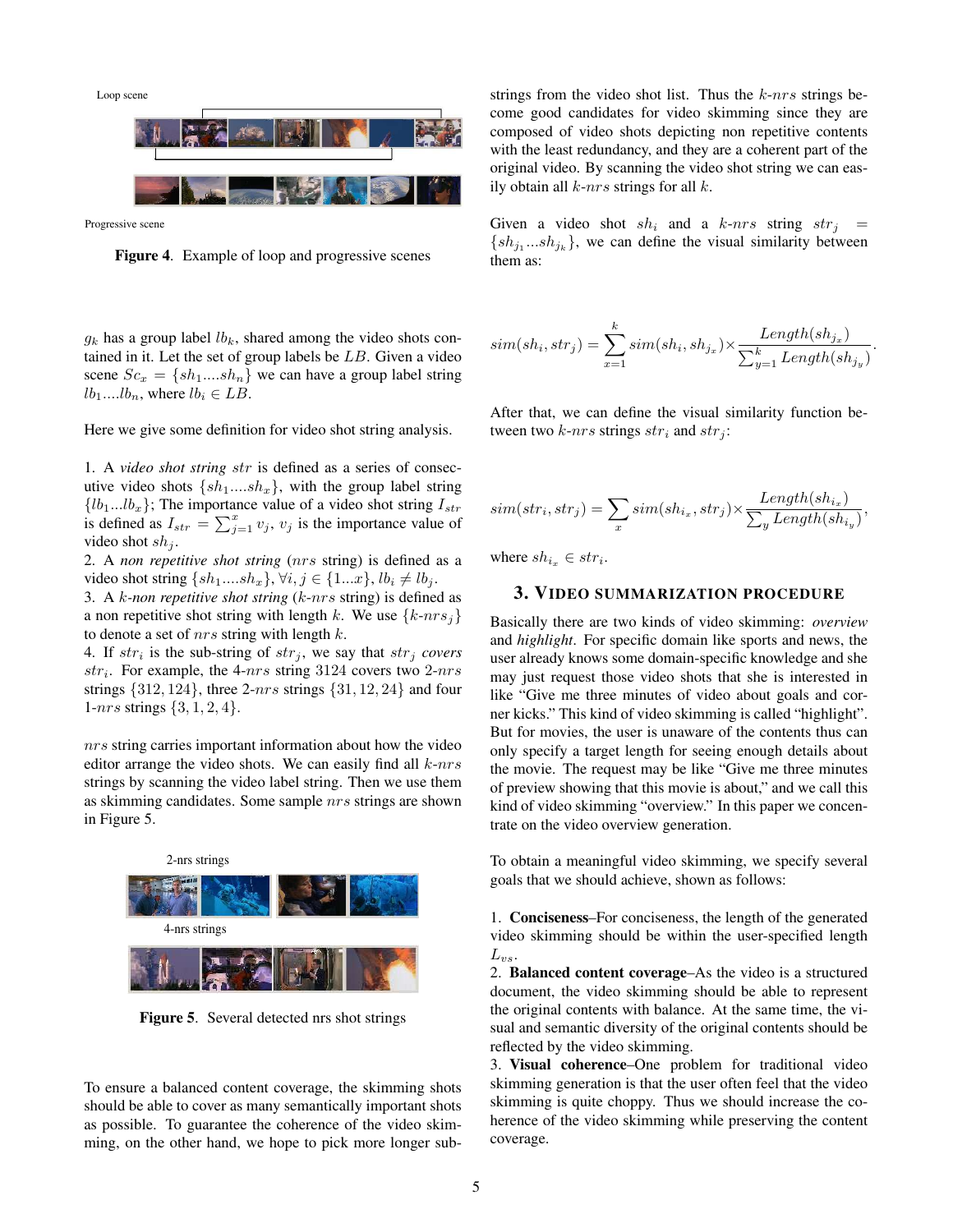#### *Video skim length distribution*

To ensure the informativeness of the generated video skimming, we need to preserve the important contents of the original video. Given a series of detected video scenes, obviously, longer and more complex video scenes should be more important. For progressive scenes, we simply use their length to measure their importance. For loop scenes, however, since they are composed of several video shot groups, we define the content entropy of a scene  $Sc<sub>i</sub>$  as:

$$
Entropy(Sc_i) = \sum_{Sg_j \in Sc_i} -\frac{l_{Sg_j}}{l_{Sc_i}} \log_2(\frac{l_{Sg_j}}{l_{Sc_i}}).
$$

The content entropy of a loop scene can be used as a measure for the complexity of a loop video scene.

With the above definition, given the target video skimming length  $L_{vs}$  and the length of the video  $L_v$ , the skim ratio  $r_s$ is thus  $\frac{L_{vs}}{L_v}$ . We determine the skim length *Sl* of each scene and each group in the video as follows:

1. For each progressive scene  $Sc_x$ ,

$$
Sl_x = l_{Sc_x} \times r_s.
$$

If  $Sl_x$  is less than the preset threshold  $t_1$ , we discard scene  $Sc_x$  as too short skim does not make sense to people.

2. Suppose that after the first round, the left skim length is  $L'_{vs}$ , for the loop scenes  $\{Sc_1...Sc_n\}$ ,

$$
Sl_i = L'_{vs} \times \frac{Entropy(Sc_i) \times l_{Sc_i}}{\sum_{j=1}^{n}Entropy(Sc_j) \times l_{Sc_j}}.
$$

In a similar manner, we discard  $Sc<sub>i</sub>$  if  $Sl<sub>i</sub>$  is less than a preset threshold  $t_2$ .

3. For the remaining loop scenes  $\{Sc'_1...Sc'_m\}$ , we set

$$
Sl_i = L'_{vs} \times \frac{Entropy(Sc'_i) \times l_{Sc'_i}}{\sum_{j=1}^{m}Entropy(Sc'_j) \times l_{Sc'_j}}.
$$

The above skim length assignment algorithm ensures that more important scenes are assigned with more skim length, thus the balanced content coverage can be achieved. Moreover, loop scenes are assigned with more skim length, since they are regarded as more important than the progressive scenes.

#### *Video skim generation by graph modelling and optimization*

With each scene's target skimming length determined, we need to select several video shots according to the skim length of each video scene and generate the final skimming. The selected video shots should be able to cover both the visual diversity and the temporal distribution of the original video scene; meanwhile, the coherency of the video skim should be ensured. To achieve all these objectives simultaneously, we model each video scene with a graph based on the video shot strings it contains, then we select the skimming video shots by performing optimization on that graph.

To model the scene as a graph, we first specify an integer  $l_{str}$ , then we decompose the video scene into a set of nonoverlapped nrs strings  $Nrs_{l_{str}}$ , whose length is at most  $l_{str}$ . We can use  $l_{str}$  to control the coherence of the extracted video skim. For example, the  $Nrs<sub>3</sub>$  set for a video scene  $\{1245141316\}$  can be  $\{124, 514, 13, 16\}$ . As a special case, the  $Nrs_1$  set of a scene is just all the video shots it contains.

Based on the shot strings we detect from the video shot list, we define the spatial-temporal relation graph as follows:

The spatial-temporal relation graph  $G(V, E)$  is a graph defined on a video shot string set  $S_{sh} = \{str_1, \ldots str_n\}$  such that:

1.  $G(V, E)$  is a complete graph.

2. Each vertex  $v_i \in V$  is corresponding to a video shot string  $str_i$  in  $S_{sh}$  and vise versa. On each  $v_i$  there is a weight  $w_i$ which is equal to the length of video shot string  $str_i$ .

3. On each edge  $e_{ij} \in E$ , there is an edge weight  $w_{e_{ij}}$ which is equal to the spatial-temporal dissimilarity function  $Dis(str_i, str_j)$  between video shot strings  $str_i$  and  $str_j$ . The direction of edge  $e_{ij}$  is from the temporally earlier shot string to the temporally later video shot string. Thus G is acyclic.

A simple example of the spatial-temporal relation graph on a scene is shown in Figure. 6.



Figure 6. Spatial temporal dissimilarity graph on five shot strings

To determine the value on each edge, we define the spatialtemporal dissimilarity function between two video shot strings  $str_i, str_j$  as:

$$
Dis(str_i, str_j) = 1 - sim(str_i, str_j) \times e^{-k \times d_T(str_i, str_j)},
$$

and

$$
w_{e_{ij}} = Dis(str_i, str_j).
$$

Here  $\text{sim}(str_i, str_j)$  can be any visual similarity measure between video shot strings, and here we use the definition given in the previous section.  $d_T(str_i, str_j)$  is the temporal distance between the temporal middle point of video string  $str<sub>i</sub>$ and  $str<sub>j</sub>$ , in terms of frame number. k is the parameter to control the slope of the exponential function, also in terms of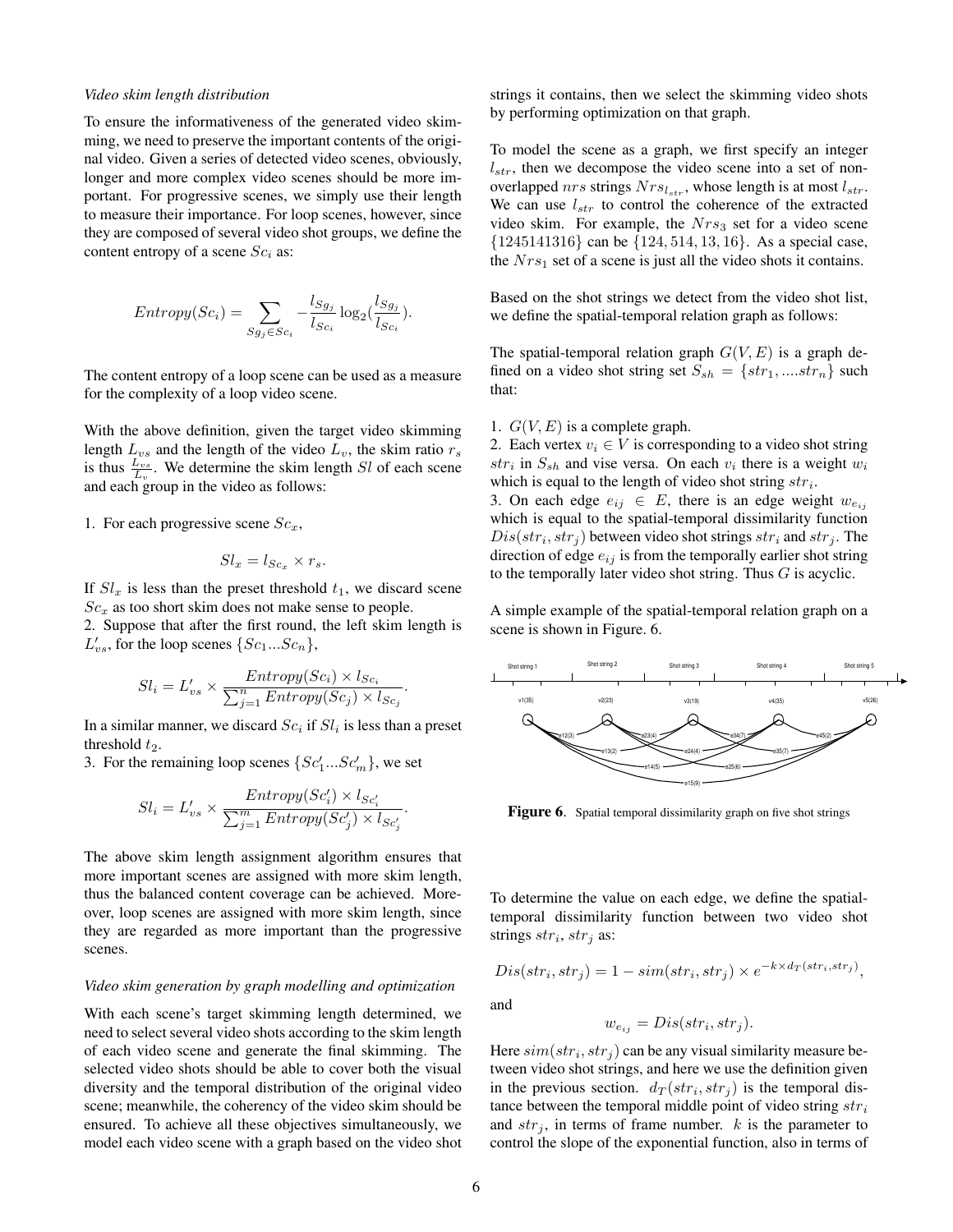frame number. To allow for a good coverage of both the visual and temporal contents of the video scene, we define the dissimilarity function such that it changes linearly with the visual similarity, but exponentially with the temporal distance.

Given the target skimming length  $L_{vs}$ , we can search a path in the spatial-temporal graph then use the video shots corresponding to the vertexes in that path as the video skimming for the video shot set. A path  $p = \{v_{x_1}, \dots v_{x_n}\}\$ in the spatial-temporal graph consists of a set of video shot strings  $\{str_{x_1}, \ldots str_{x_n}\}$ , which is a video skimming whose total length is the summation of the weights on the vertexes  $v_{x_1},...v_{x_n}$  in the path. We let  $VWS(p_i)$  represent the vertex weight summation of the path  $p_i$ . The length of the path is the summation of the spatial-temporal dissimilarity function between consecutive video shot pairs.

For this optimal path  $p_s$ , we have two goals to meet: First, we want to maximize the length of the path  $L_{p_s}$ , which is the summation of dissimilarity function between consecutive video shot strings; Second, we want  $VWS(p_s)$  to be as close to  $L_{vs}$  as possible, but not to exceed it. We combine these two goals in the objective function  $f_{obj}$ , which is described in the following definition for our video skimming generation problem.

**Problem 3.1:** Given a set of video strings  $S_{str}$  $\{str_1...str_n\}$ , the spatial-temporal graph  $G(V, E)$  built on  $S_{str}$ , the target video skimming length  $L_{vs}$ , and a weight parameter w, search the path  $p_s = \{v_{s_1}...v_{s_n}\}\$  such that it maximizes the object function

$$
f_{obj}(p_s, L_{vs}) = L_{p_s} + w \times (VWS(p_s) - L_{vs}),
$$

under the constraint that  $VWS(p_s) \leq L_{vs}.$ 

#### *Solution and algorithm*

Problem 3.1 is a constrained optimization problem. Brute force searching is feasible but inefficient; however, the problem has an *optimal substructure* [25] and can be solved with dynamic programming, shown as follows.

Suppose there are  $n$  video shot strings in the video shot set. We add a virtual vertex  $v_0$  such that  $w_0 = 0$  and  $w_{e_{0j}} = 0$ for all  $0 < j \leq n$ . We use  $p_{v_x,l_x}^i = \{v_x, ...\}$  to denote a path in the spatial-temporal relation graph such that it begins with vertex  $v_x$ , and its vertex weight summation is upper bounded by  $l_r$ . We then use  $p_{v_x,l_r}^o$  to denote the optimal path among all such paths, which means  $f_{obj}(p_{v_x,l_r}^o) = \max_i f_{obj}(p_{v_x,l_r}^i)$ . Thus  $p_{v_0,L_{vs}}^o$  is the path we want to find.

Then we have the following optimal substructure:

1. 
$$
f_{obj}(p_{v_n,l_r}^o) = w \times (l_{sh_n} - L_{vs}),
$$
 for all  $l_r \le L_{vs};$   
\n2.  $f_{obj}(p_{v_x,l_r}^o) = \max_{y=x+1}^n [Dis(str_x, str_y) +$   
\n $f_{obj}(p_{v_y,l_r-l_{stry}}^o) + w \times l_{str_x}] \times \tau(l_r, y)$ 

Here 
$$
\tau(l_r, y) = 1
$$
 if  $l_r - l_{sh_y} \ge 0$ , otherwise  $\tau(l_r, y) = 0$ .

With the above optimal-substructure we can calculate the object function value of the optimal path  $f_{opt}(p_{v_0,L_{vs}}^o)$  and all optimal sub-solutions with the following dynamic programming algorithm:

**Algorithm 1** Video skim selection algorithm

Input: The spatial-temporal relation graph  $G(V, E)$  based on the candidate video string set  $Str_{in} = \{str_1....str_{S_n}\}.$ Output: The objective function value for the optimal path  $p_{v_0,L_{vs}}^o$ , denoted by  $F_{opt}$ . BEGIN Set  $L_{opt}[i][j] = 0$  for all i,j; **for**  $L_r = TH$  to  $L_{vs}$  **do**  $L_{opt}[LastShort][L_r] = -penalty;$ **end for for**  $i_x = S_n$  to 0 **do for**  $L_r = 0$  to  $L_{vs}$  **do**  $opt = -infinite;$  $\mathbf{f}$  or  $t = i_x + 1$  to  $S_n$   $\mathbf{d}$  o **if**  $l_t < L_r$  **then if**  $opt < L_{opt}[t][L_r - l_t] + Dis(str_t, str_{i_x})$  **then**  $opt = L_{opt}[t][L_r - l_t] + Dis(str_t, str_{i_x});$ **end if end if end for**  $L_{opt}[i_x][L_r] = opt;$ **end for end for**  $F_{opt} = L_{opt}[0][L_{vs}];$ END

After the objective function of the optimal path is found, we can easily trace back and find the global optimal path as well as the skimming shots of the scene. In case there are multiple global optimal paths, the trace back algorithm will also find all of them. We concatenate the skimmings of each video scene and get the whole video skimming. Note that the algorithm may generate a video skimming that is a little shorter than the target length  $L_{vs.}$ . As this will not affect much about the content coverage of our video skim, we randomly select some video shots to fill that length.

The time complexity of this dynamic programming algorithm is  $O(n^2 \times L_{vs})$ , while the spatial complexity is  $O(n \times L_{vs})$ . For most video scenes,  $n$  and  $L_{vs}$  would not be very large and the algorithm can complete quite quickly.

#### **4. EXPERIMENTS AND DISCUSSIONS**

We implement the video summarization algorithms then apply them to some video clips. We employe a PC platform with 2.0G hz P4 CPU on the Win2000 OS. The exponent control parameter  $k$  in the spatial-temporal dissimilarity function is set to 250, and the weight factor  $w$  in the objective function is set to 0.01. The threshold parameters  $t_1$ ,  $t_2$  are set to 3 seconds and 4 seconds, respectively. The test video materials include three documentary videos and two movie clips, and video skimmings at skim rate 0.15 and 0.30 are extracted for each test video clip. At each video skim rate, we generate two video skimmings with  $l_{str}$  equal to 1 and 3. Detailed information about the test video clips are described in Table 1.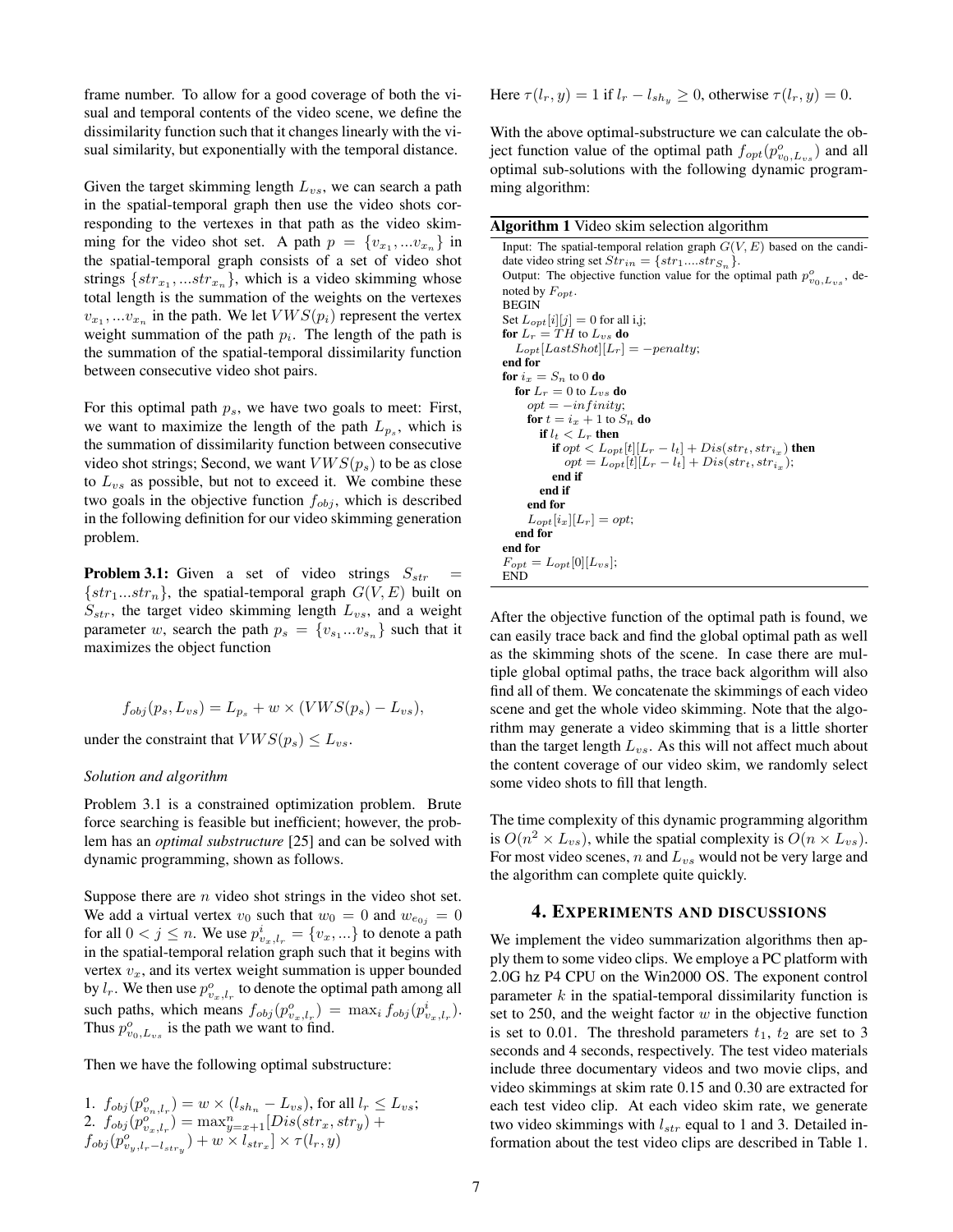An example for a scene's key frames (shown as video shot groups) and the selected skimming video shots' key frames are shown in Figure. 7.

Original Shots



**Figure 7**. Summarized scene key frames

To evaluate the quality of the generated video skimming, we employ two criterion: *meaningfulness* and *favorite*. Since it is hard to objectively evaluate a video skimming, we use the following subjective test to evaluate the performance of our video skimming generation scheme. To test the meaningfulness of the video skimmings we have attained, 10 people were invited as test users to watch the video skimming generated with two skim rates 0.15 and 0.30 then answer several questions about the video contents. To evaluate meaningfulness, the test users are asked to watch the video skimmings then answer several questions about the major events that the video depicts (Who has done what?). From the number of the questions that the users are able to answer after they have seen the video skimming, we can get a score to measure the meaningfulness of the video skimming. The scores are scaled to  $[0, 100]$ . To compare the favorite, we ask the users to select a "better" video skimming between the video skims generated with different  $l_{str}$  values, and the number of users who choose the skimming as the "better" one is recorded as the favorite score.

Table 1 shows the numerical results for the user test. From the table we conclude that the video skimmings' content coverage is still quit good at a skim rate of 0.15. Moreover, when the skim rate is 0.30, the skimming content coverage is even better.

We can also see the effect of the parameter  $l_{str}$ . The meaningfulness scores for both video skimmings with different  $l_{str}$ are quite similar, but in terms of favorite, most video skimmings generated with bigger  $l_{str}$  value gain better favorite scores, which means that more people prefer to view more coherent video skimmings.

#### **5. CONCLUSION AND FUTURE WORK**

Video summarization is an important tool for document preparation and archival applications in large video databases. In this paper, we first analyze the video structure, define the content entropy to measure the video scenes' complexity, and determine each video scene's skim length. In order to ensure a balanced content coverage of the selected video skimming, we model each video scene as a spatialtemporal relation graph, and propose to summarize each scene by performing optimization in the spatial-temporal relation graph with dynamic programming. We also analyze the shot arrangement patterns in each video scene to enhance the coherence of the video skimming. The whole video skimming is obtained by concatenating each scene's sub-skimming. We implement the proposed algorithm and obtain encouraging experimental results.

In the future, we will further employ high level semantic information of the video to make better video summaries. Moreover, intra-shot compression will be studied to shorten the video shots' length so that the content coverage of the video skimming can be further magnified.

### **6. ACKNOWLEDGEMENTS**

The work described in this paper was fully supported by two grants from the Research Grants Council of the Hong Kong Special Administrative Region, China (Project No. CUHK 4351/02E and Project No. CUHK4182/03E).

#### **REFERENCES**

- [1] P. Trudeau and W. Specht. Meet ever increasing training delivery needs. In *Proceedings of 2003 IEEE Aerospace Conference*, pages 3885–3896, March 2003.
- [2] D. A. Whelan, A. Filip, J. J. Koss, T. Kurien, and G. Pappas. Global space-based ground surveillance: mission utility and performance of discoverer ii. In *Proceedings of 2000 IEEE Aerospace Conference*, volume 5, pages 1–11, March 2000.
- [3] C. Y. Chong, D. Garren, and T. P. Grayson. Ground target tracking-a historical perspective. In *Proceedings of 2000 IEEE Aerospace Conference*, volume 3, pages 433–448, March 2000.
- [4] H. J. Zhang, D. Zhong, and S. W. Smoliar. An integrated system for content-based video retrieval and browsing. *Pattern Recognition*, 30(4):643–658, 1997.
- [5] M. Lee, W. Chen, C. Lin, C. Gu, and T. Markoc. A layered video object coding system using sprite and affine motion model. *IEEE Transactions on Circuits and Systems for Video Technology*, 1:130–145, 1997.
- [6] Y. Rui, T. S. Huang, and S. Mehrotra. Constructing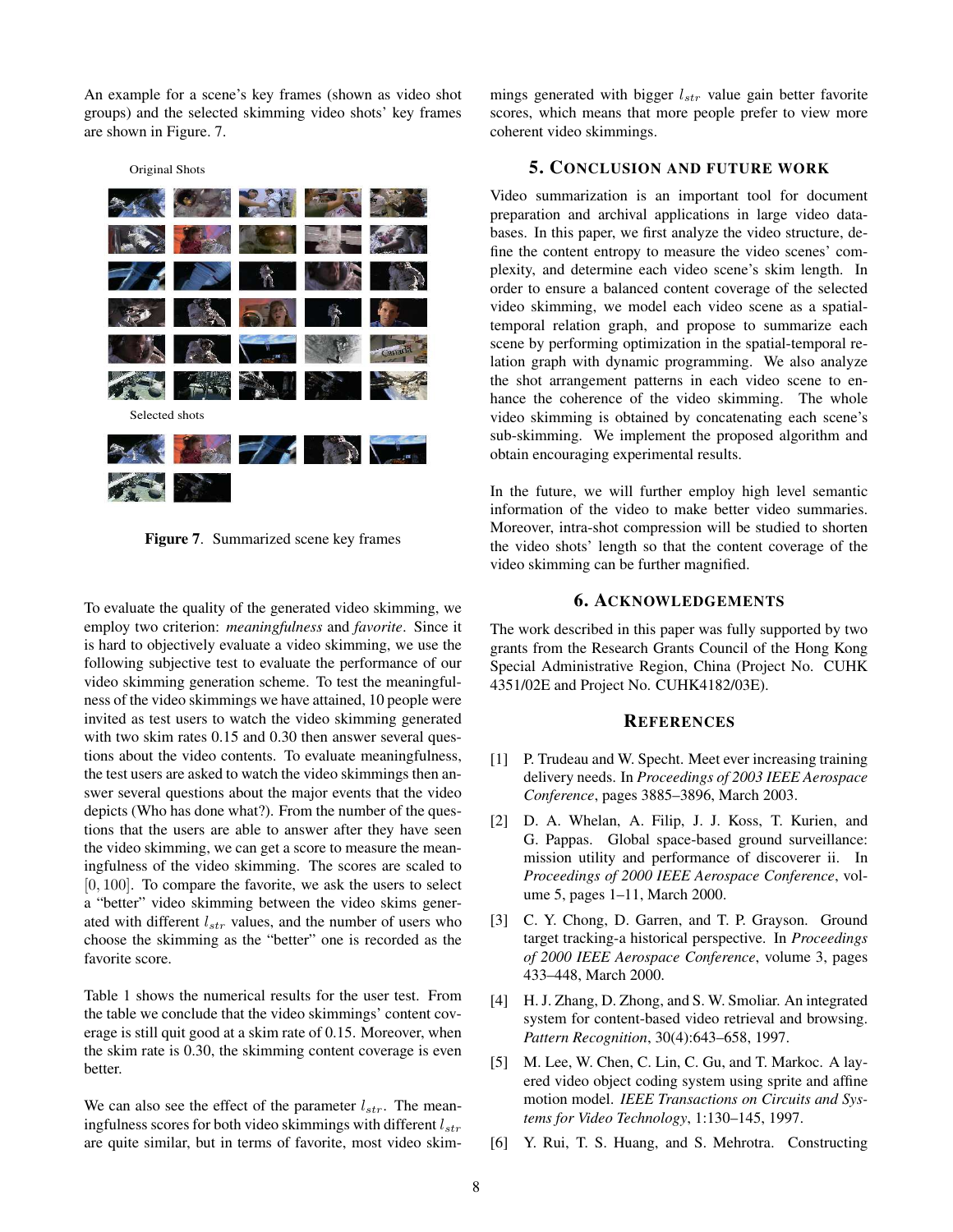| <b>Video Clip</b> | <b>Duration</b> | <b>Major</b> events | <b>Skim Rate</b> | Mfn.      | Fav. |
|-------------------|-----------------|---------------------|------------------|-----------|------|
| Document 1        | 2403 sec.       |                     | 0.15             | 82.8/85.7 | 4/6  |
|                   |                 |                     | 0.30             | 94.3/92.9 | 5/5  |
| Document 2        | 3230 sec.       | 8                   | 0.15             | 78.8/76.4 | 3/7  |
|                   |                 |                     | 0.30             | 88.9/92.9 | 6/4  |
| Document 3        | 1477 sec.       | 5                   | 0.15             | 88.0/86.0 | 3/7  |
|                   |                 |                     | 0.30             | 96.0/96.0 | 2/8  |
| Movie 1           | 1183 sec.       | 9                   | 0.15             | 82.2/85.6 | 4/6  |
|                   |                 |                     | 0.30             | 94.4/97.8 | 5/5  |
| Movie 2           | 602 sec.        | 4                   | 0.15             | 77.5/75.0 | 4/6  |
|                   |                 |                     | 0.30             | 92.5/97.5 | 3/7  |

**Table 1.** User test results. The scores with  $l_{str}$  is equal to 3 are in **bold** 

table-of-content for videos. *ACM Multimedia Systems Journal, Special Issue Multimedia Systems on Video Libraries*, 7(5):359–368, Sept 1999.

- [7] M. Yeung, B. L. Yeo, and B. Liu. Extracting story units from long programs for video browsing and navigation. In *Proceedings of the Third IEEE International Conference on Multimedia Computing and Systems*, pages 296–305, 1996.
- [8] R. Leinhart, S. Pfeiffer, and W. Effelsberg. Video abstracting. *Communication of the ACM*, pages 55–62, December 1997.
- [9] M. A. Smith and T. Kanade. Video skimming and charaterization through the combination of image and language understanding techniques. In *Proceedings of the IEEE Intenational Conference on Computer Vision and Pattern Recognition*, pages 775–781, 1997.
- [10] Y. F. Ma, L. Lu, H. J. Zhang, and M. J. Li. A user attention model for video summarization. In *Proceedings of ACM Multimedia*, pages 533–542, 2002.
- [11] H. Sundaram, L. Xie, and S. F. Chang. A utility framework for the automatic generation of audio-visual skims. In *Proceedings of the ACM Multimedia*, pages 189–198, 2002.
- [12] S. Lu, I. King, and M. R. Lyu. Video summarization using greedy method in a constraint satisfaction framework. In *Proceedings of 9th International Conference on Distributed Multimedia Systems*, pages 456– 461, 2003.
- [13] C. W. Ngo, Y. F. Ma, and H. J. Zhang. Automatic video summarization by graph modeling. In *Proceedings of the 9th IEEE International Conference on Computer Vision*, pages 104–109, 2003.
- [14] S. Lu, I. King, and M. R. Lyu. Video summarization by video structure analysis and graph optimization. In *Proceedings of The 2004 IEEE International conference on multimedia and expo*, 2004.
- [15] M. R. Naphade, I. V. Kozintsev, and T. S. Huang. A factor graph framework for semantic video indexing. *IEEE*

*Transaction on Circuits and Systems for Video Technology*, 12(1):40–52, January 2002.

- [16] R. Lienhart and A. Hartmann. Classifying images on the web automatically. *Journal of Electronic Imaging*, 11(4):40–52, October 2002.
- [17] N. Bagaguchi. Generation of personalized abstract of sports video. In *Proceeding of IEEE International Conference on Multimedia and Expo*, pages 800–803, 2001.
- [18] X. Q. Zhu, J. P. Fan, A. K. Elmagarmid, and X. D. Wu. Hierarchical video content description and summarization using unified semantic and visual similarity. *ACM/Springer Multimedia Systems Journal*, 9(1):31– 53, 2003.
- [19] B. L. Tseng, C. Y. Lin, and J. R. Smith. Video summarization and personalization for pervasive mobile devices. In *SPIE Electronic Imaging 2002 - Storage and Retrieval for Media Databases*, pages 383–392, 2002.
- [20] A. M. Ferman and A. M. Tekalp. Efficient filtering and clustering methods for temporal video segmentation and visual summarization. *Jounal of Visual Communication and Image Representation*, 9(4):336–51L, 1998.
- [21] H. J. Zhang, C. Y. Low, and S. W. Smoliar. Video parsing and browsing using compressed data. *Multimedia Tools and Applications*, 1:89–111, 1995.
- [22] A. Aner and J. R. Kender. A unified memory-based approach to cut, dissolve, key frame and scens analysis. In *Proceedings of the IEEE International Conference on Image Processing*, 2001.
- [23] C. W. Ngo, T. C. Pong, and R. T. Chin. Video partitioning through temporal slices analysis. *IEEE Transaction on Circuits and Systems for Video Technology*, 1(3):445–469, 2001.
- [24] J. B. Shi and J. Malik. Normalized cuts and image segmentation. *IEEE Transaction on Pattern analysis and Machine Intelligence*, 22(8):40–52, August 2000.
- [25] T. H. Cormen, C. E. Leiserson, R. L. Rivest, and C.Stein. Introduction to algorithms. *The MIT Press*, 2001.